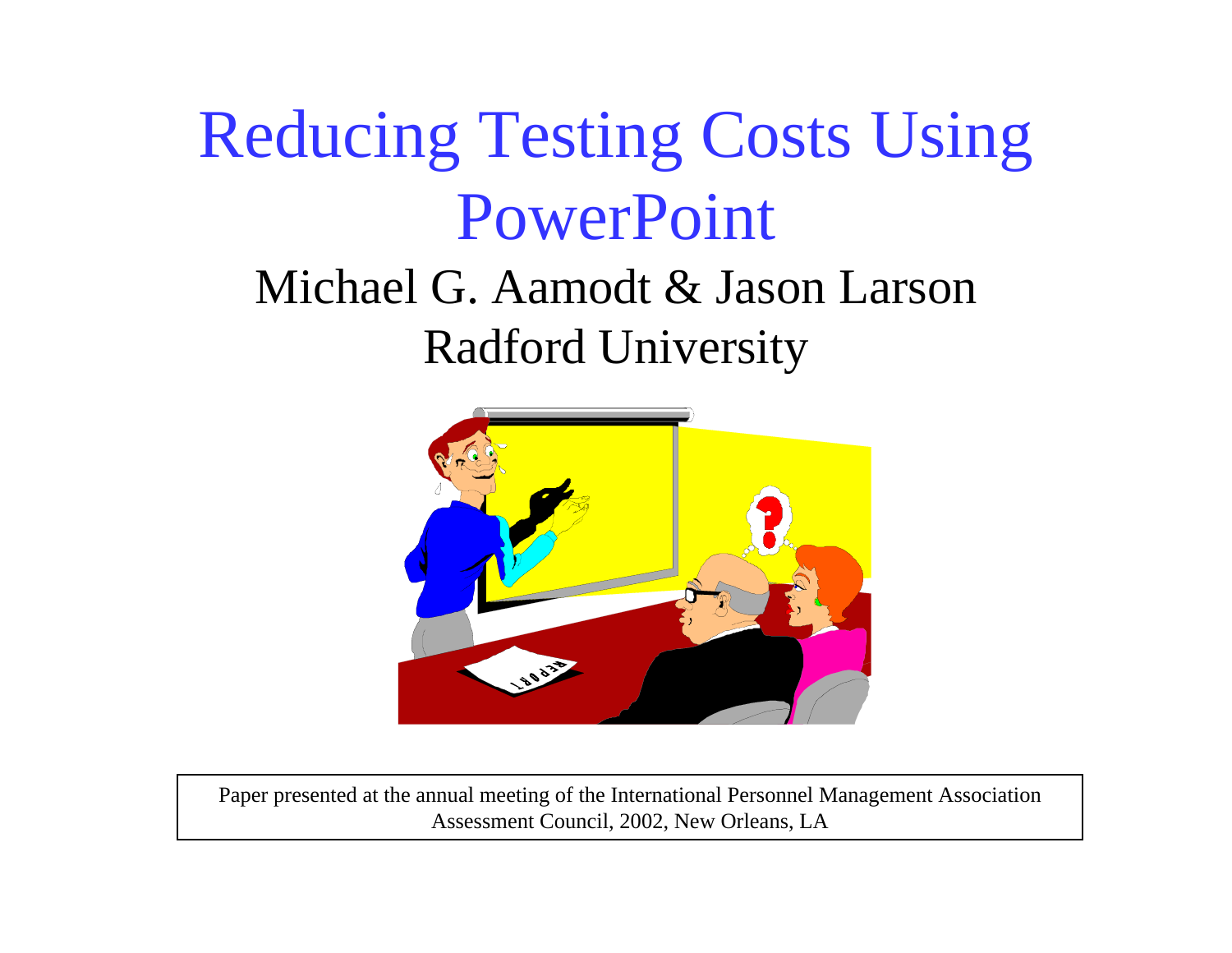#### The Problem

- 1400 introductory psychology students
- 35,000 sheets of paper
	- 5 exams per student
	- 5 pages per test
- \$1,750 a year in printing costs
- Budget
	- 50% increase in students over 20 years
	- 0% increase in department operating budget
- Storage, environmental, & security concerns

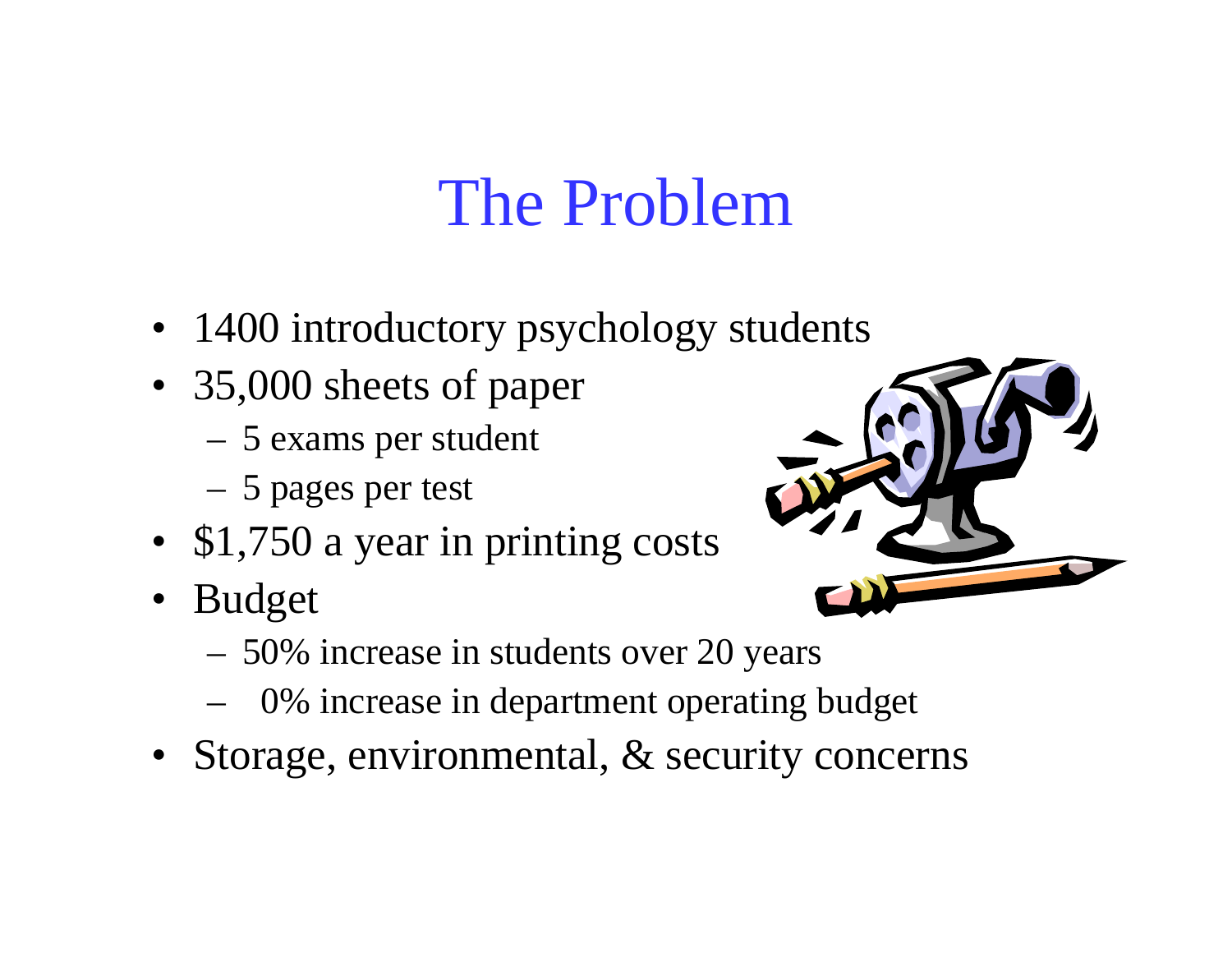#### Potential Solutions

- Same exam across all sections and instructors
	- Content not the same academic freedom concerns
	- Students write on exams
	- Concerns about cheating
- Reducing size of print to reduce number of pages
	- Many complaints
	- Test banks are not efficient users of space
- Administer tests over Internet or PC
	- Concerns about cheating
	- Not enough computer lab space for PC administration
- PowerPoint administration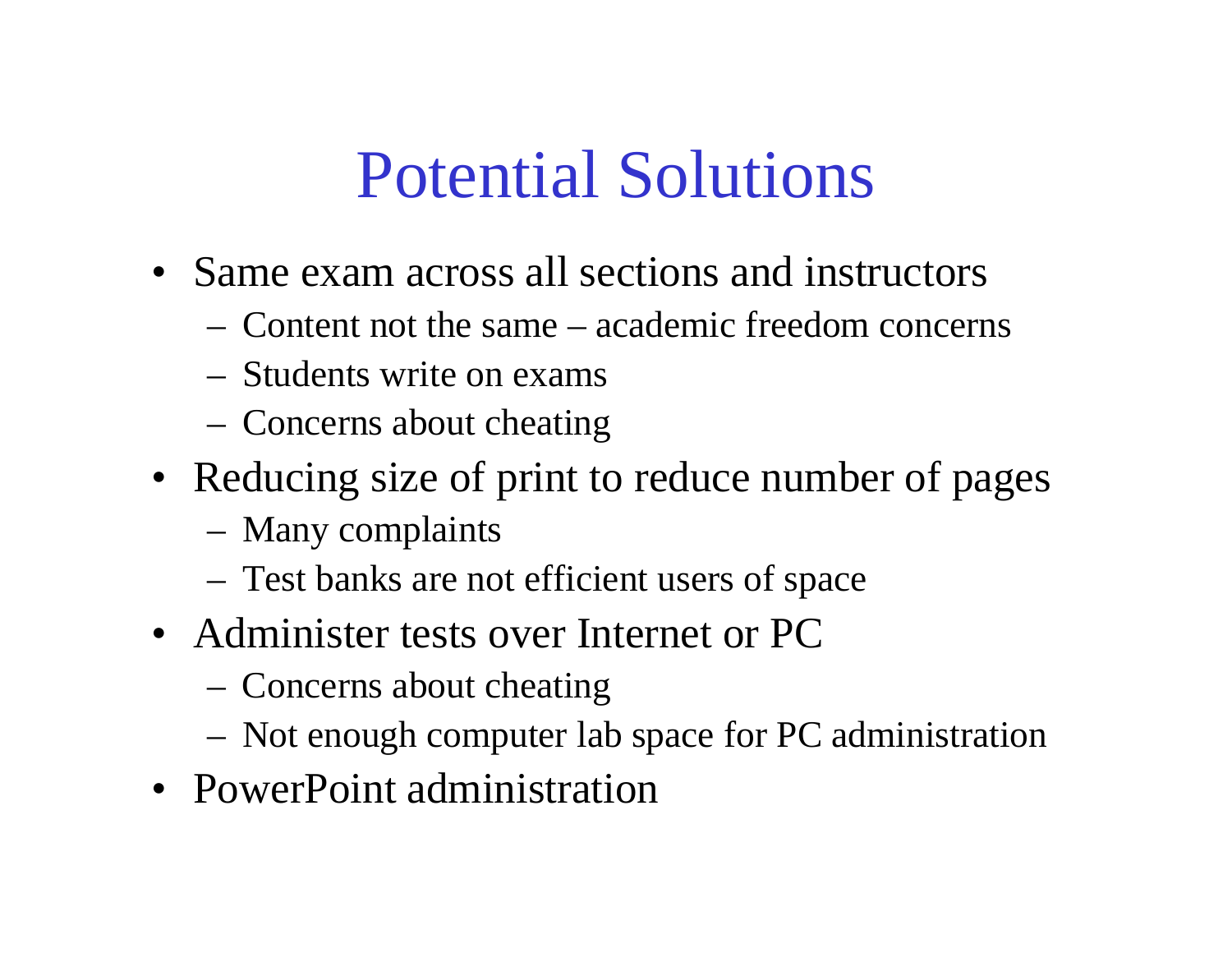#### Literature Search

- Nothing on PowerPoint administration
- Mead & Drasgow (1993) meta analysis
	- Paper administration of cognitive ability tests resulted in higher scores for speed tests
	- No difference for power tests
- Finger & Ones (1999)
	- No difference for MMPI scores
- Dwight & Feigelson (2000)
	- Little difference for social desirability

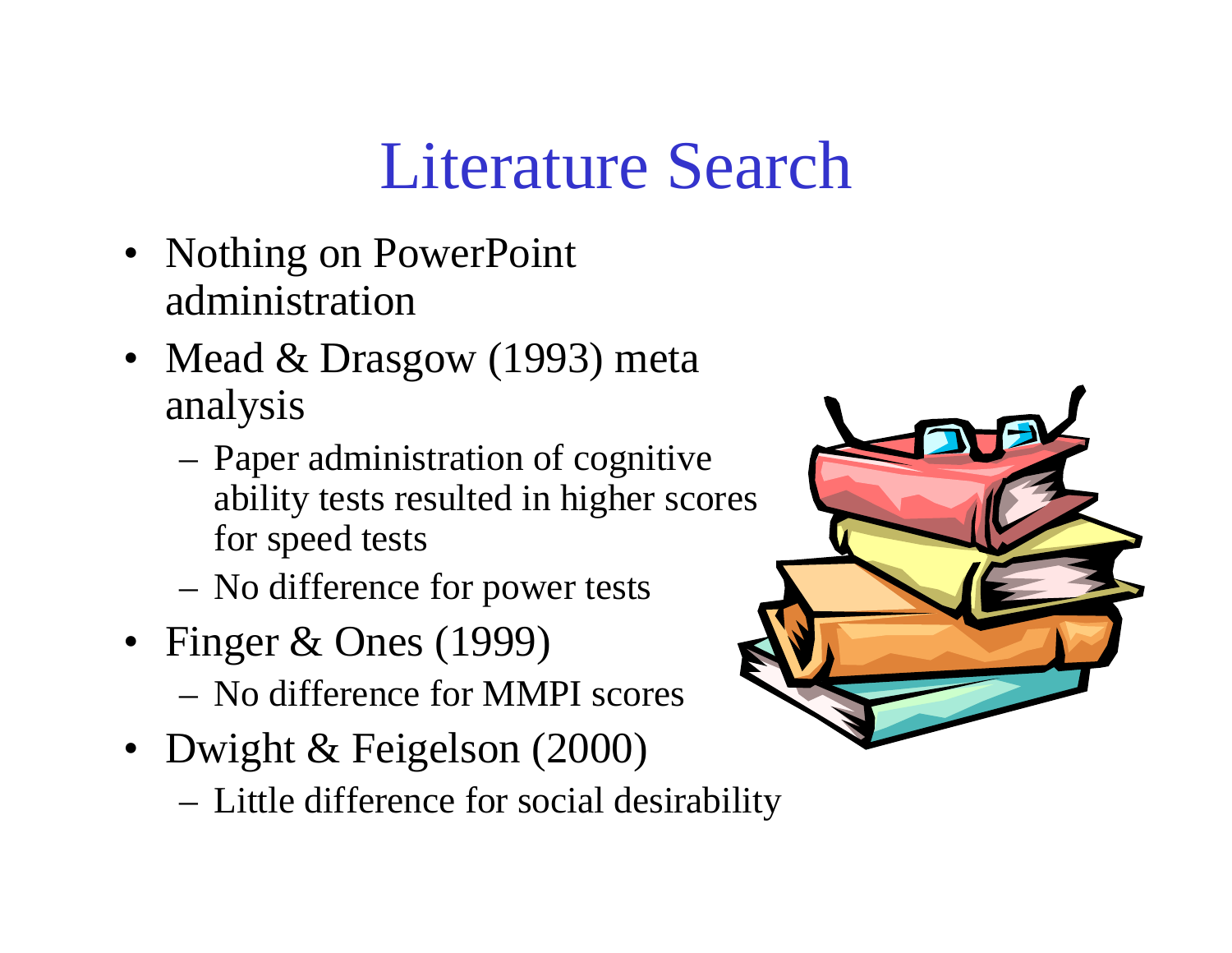#### Questions to Answer

- How much time per question?
	- Long enough to read, think, and respond
	- Short enough not to be bored
	- Class times of 50 and 75 minutes
	- Typical test length of 50 questions
- Should we show the question more than once?
	- How much time for each viewing?
	- What if people are done after the first viewing?
- Should we keep the item stems short?
- Should we use 3 or 4 alternatives?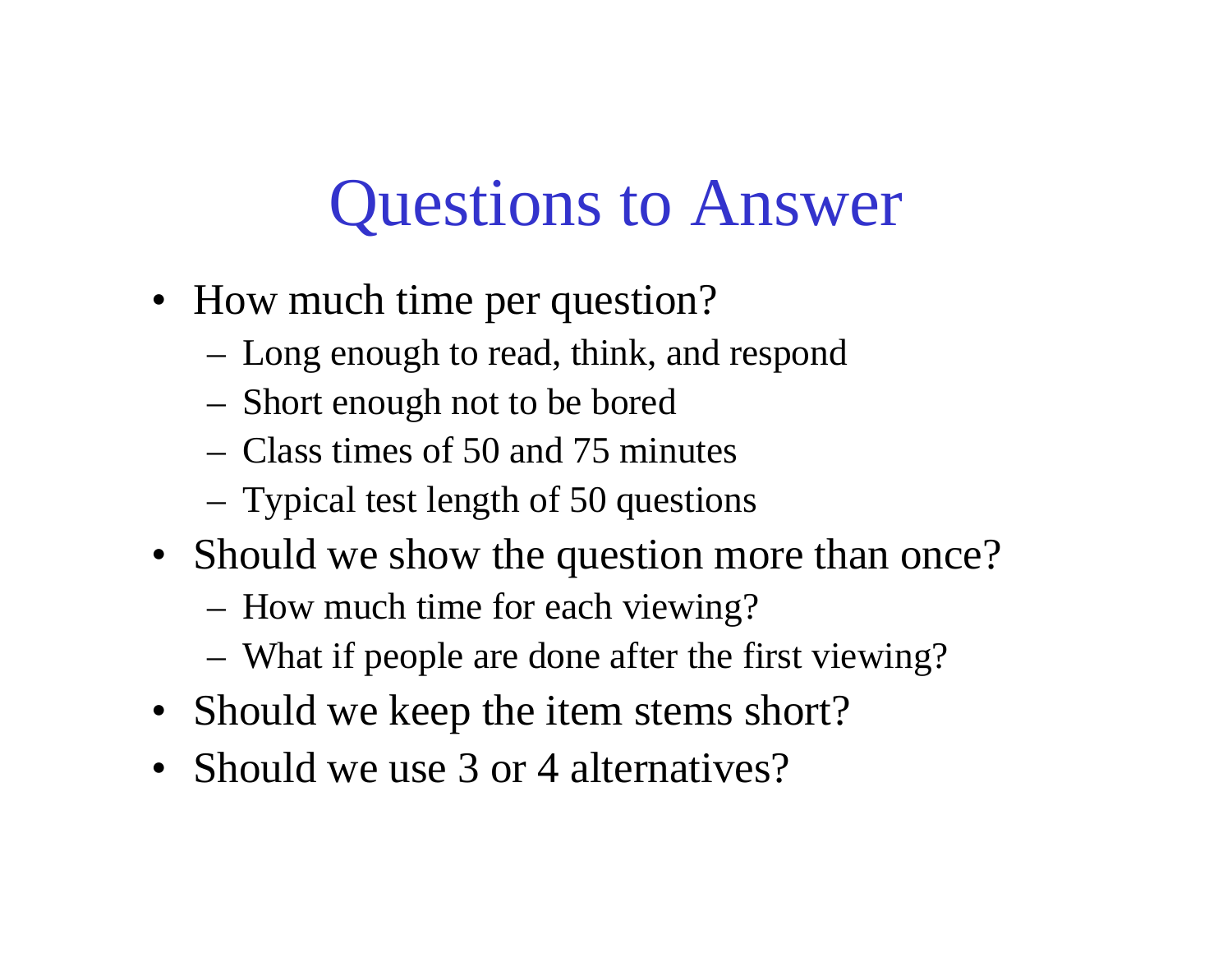PowerPoint Test Administration

- 1 question per slide
- 45 second initial viewing
- 15 second additional viewing
- Initially we let students leave when done, but quickly stopped this option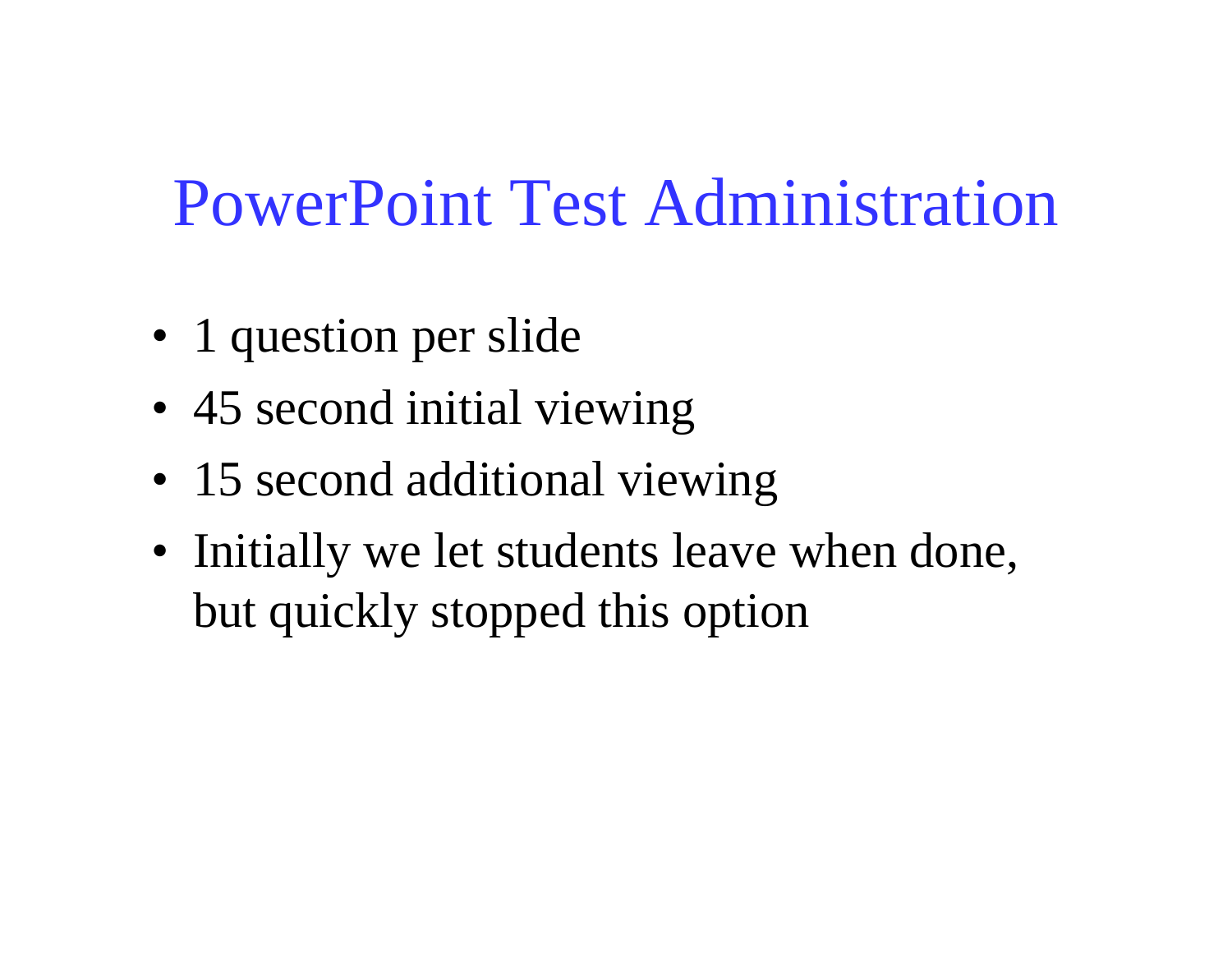15. Which of the following psychologists is most associated with operant conditioning?

- a. Skinner
- b. Freud
- c. Rogers
- d. Wundt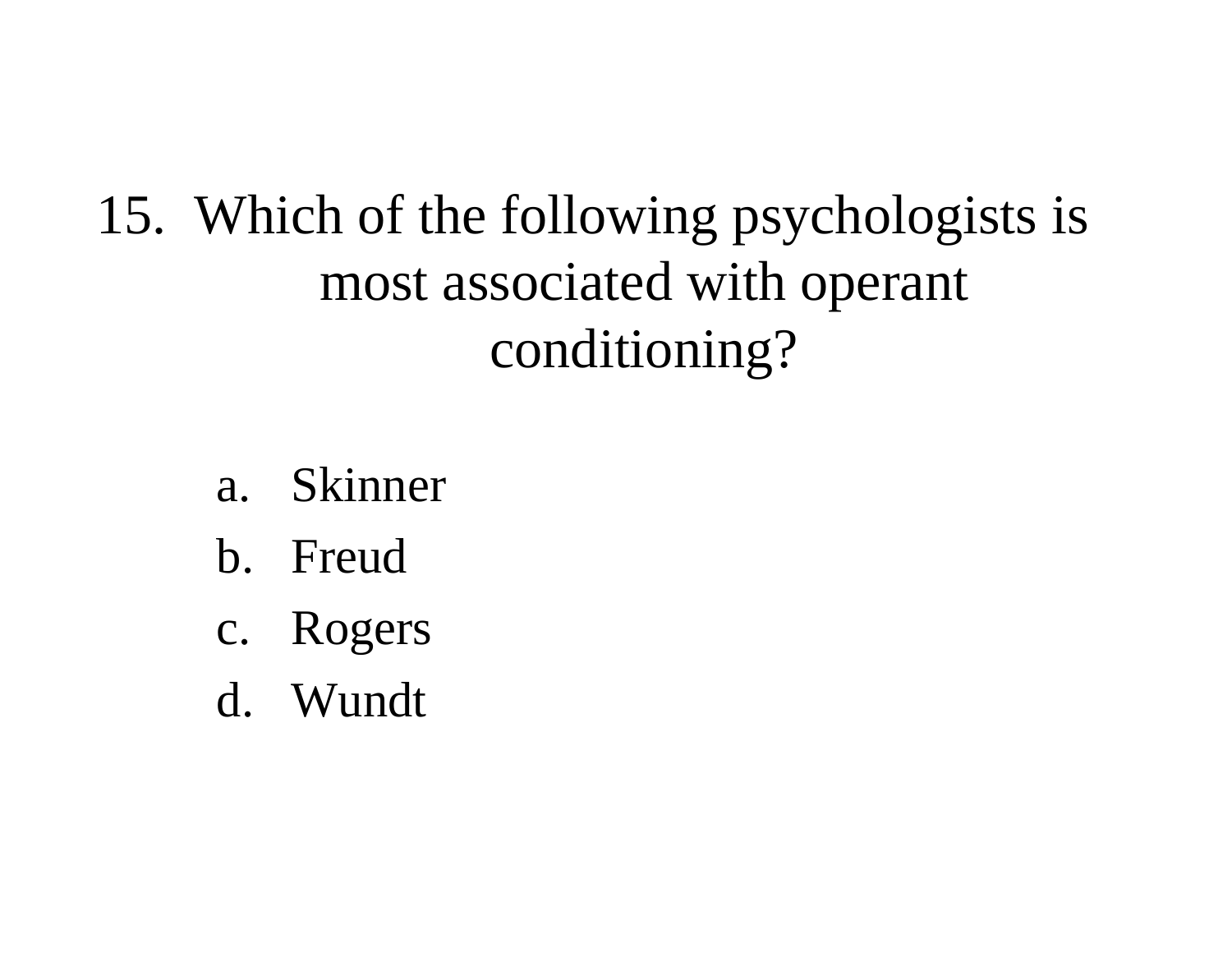# Implementation

- Fall, 1999
	- 90 students took alternate-form PowerPoint exam following actual exam
	- No differences in test scores
- Fall, 2000
	- Instructors asked about exam preference
		- 6 sections had PowerPoint administration
		- 6 sections had paper administration
	- Scores on second test monitored
	- Sections were compared on common 20 questions
- Fall, 2001
	- All sections use PowerPoint administration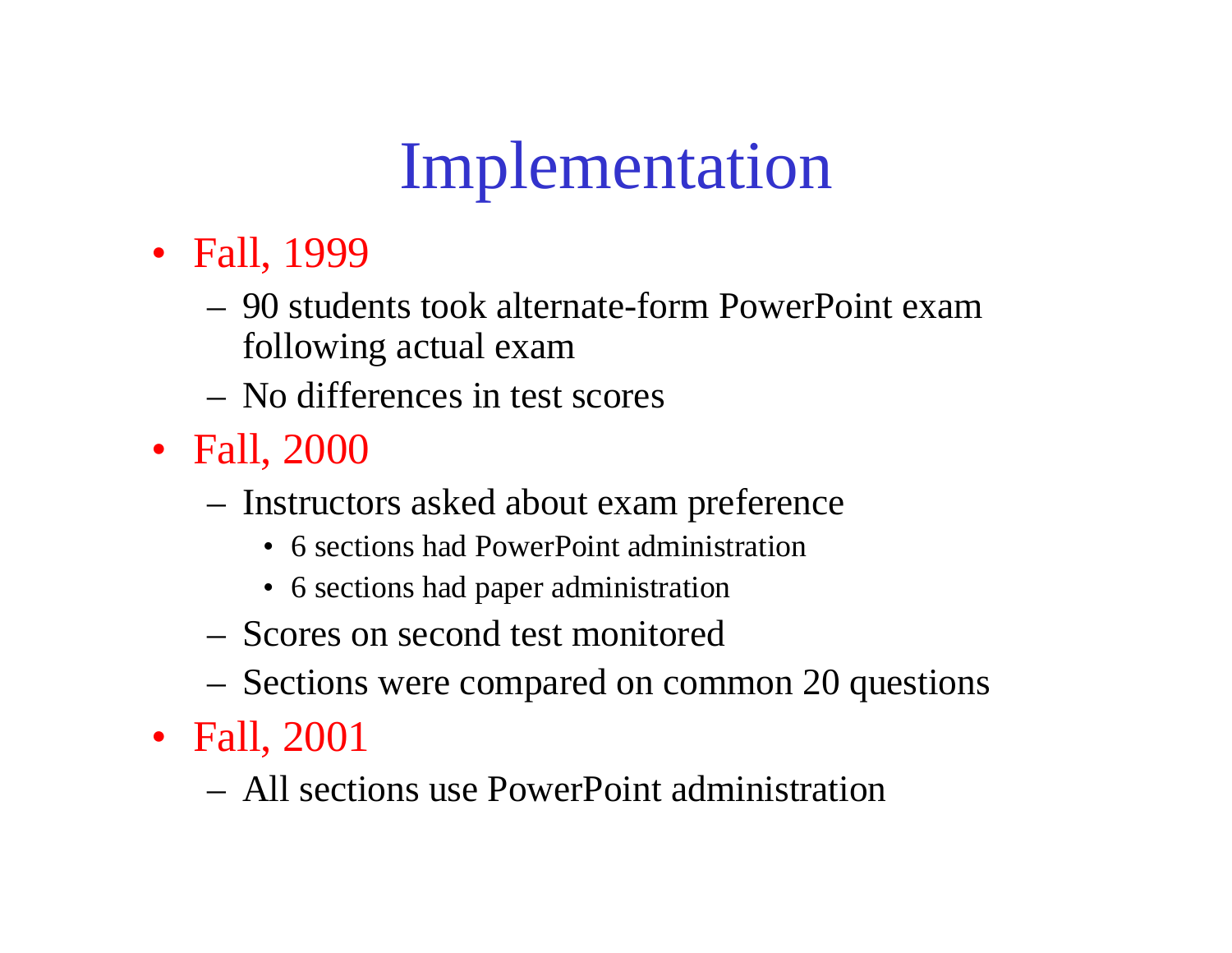# Participants in Fall, 2001 Study

- 808 introductory psychology students
- 12 sections
	- 6 PowerPoint administration
	- 6 paper administration
- 67% were female
- Average age 18.5 (17 42)

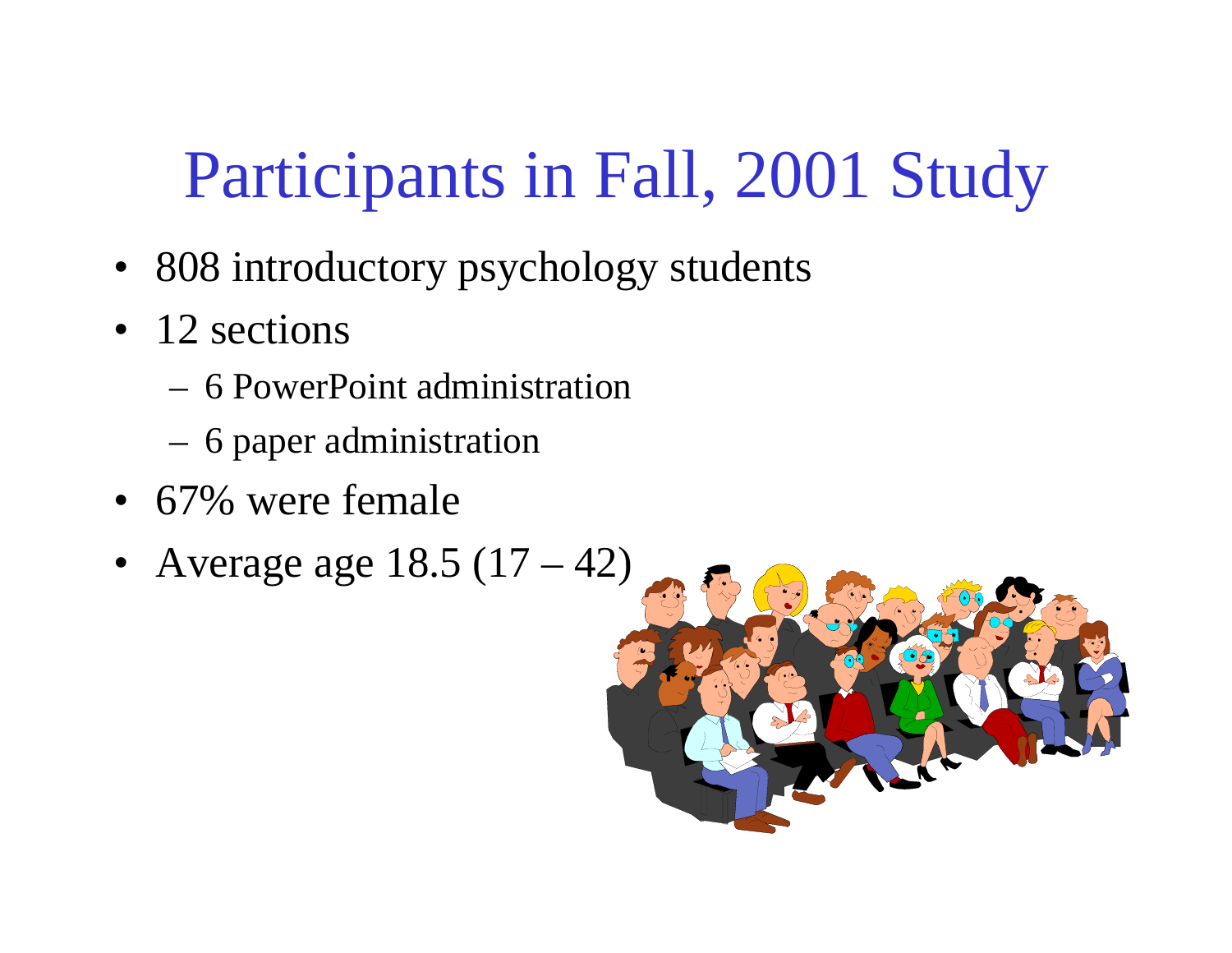## Score Equivalence

|           | PowerPoint<br>Administration | Paper<br>Administration |
|-----------|------------------------------|-------------------------|
| Mean      | 76.0                         | 75.9                    |
| <b>SD</b> | 13.6                         | 14.0                    |
| N         | 401                          | 407                     |

 $F(1, 806) = .006, d = .007$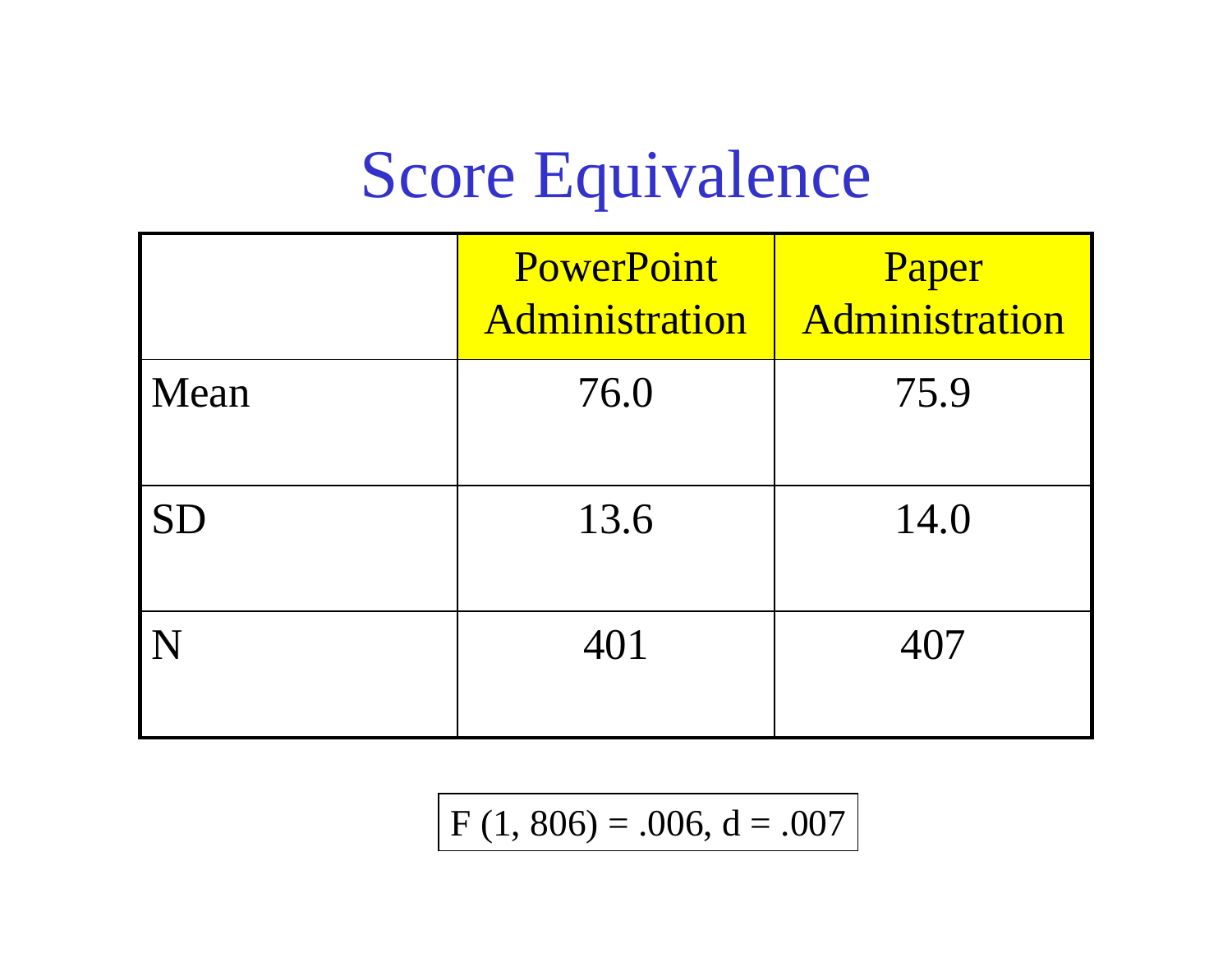# Are fast test-takers different from slow test takers?

|            | Fast  | Average | <b>Slow</b> |
|------------|-------|---------|-------------|
| PowerPoint |       |         |             |
| Mean       | 80.00 | 74.55   | 77.75       |
| N          | 85    | 182     | 73          |
| Paper      |       |         |             |
| Mean       | 83.05 | 75.05   | 74.10       |
| N          | 62    | 220     | 76          |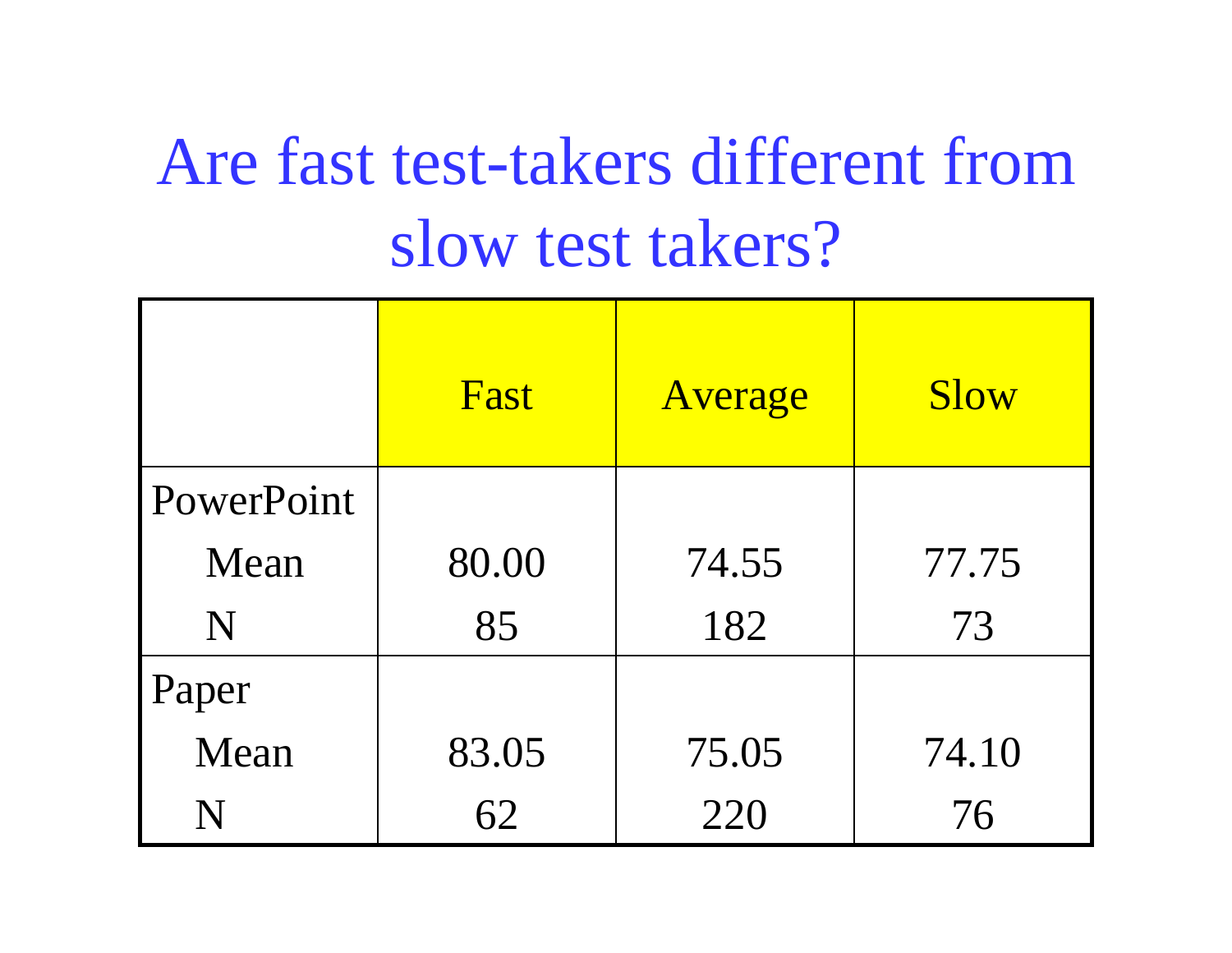#### Test Taking Speed and Satisfaction Satisfaction higher for paper No interaction

|            | Fast | Average | <b>Slow</b> |
|------------|------|---------|-------------|
| PowerPoint |      |         |             |
| Mean       | 3.14 | 3.11    | 3.29        |
| N          | 85   | 182     | 73          |
| Paper      |      |         |             |
| Mean       | 1.74 | 1.90    | 1.99        |
| N          | 62   | 220     | 76          |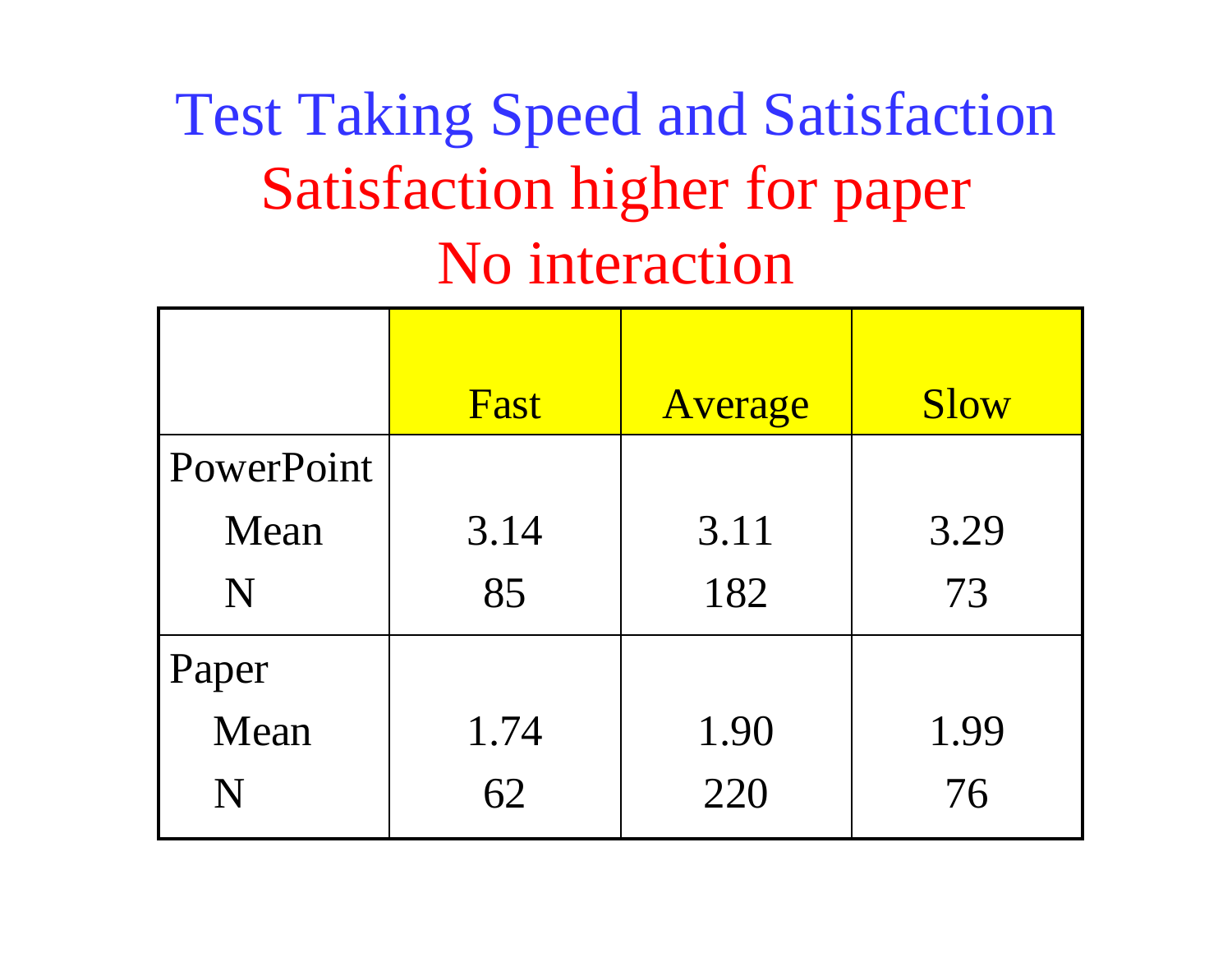# Student Reaction They Hate it!!!

- They feel rushed
- They want to get out early
- They want to write on the test

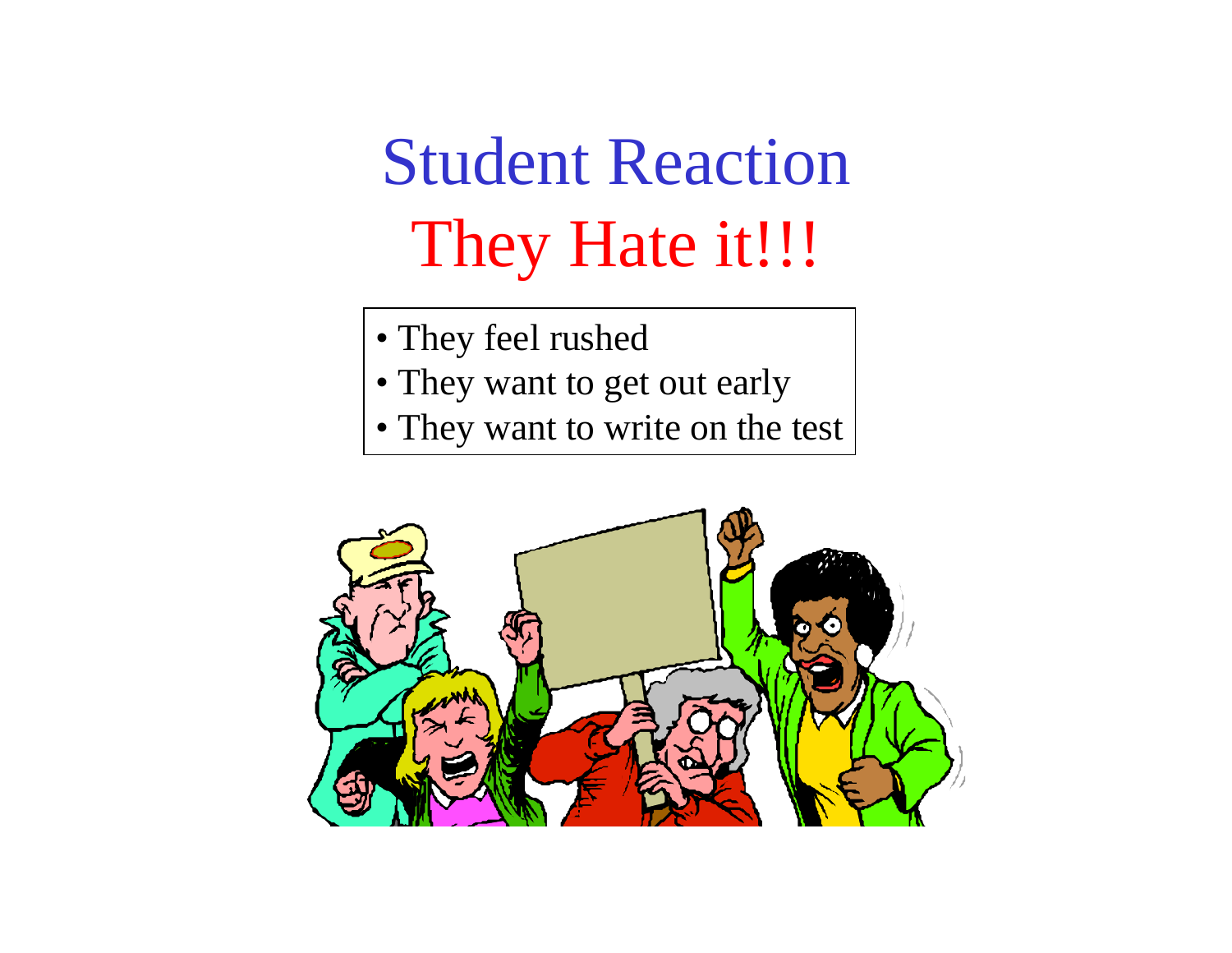# Our Response

- Explain our reasoning
- Show students our data
- Provide practice tests after each chapter
- Adjust test times as needed
- Allow ADA accommodations

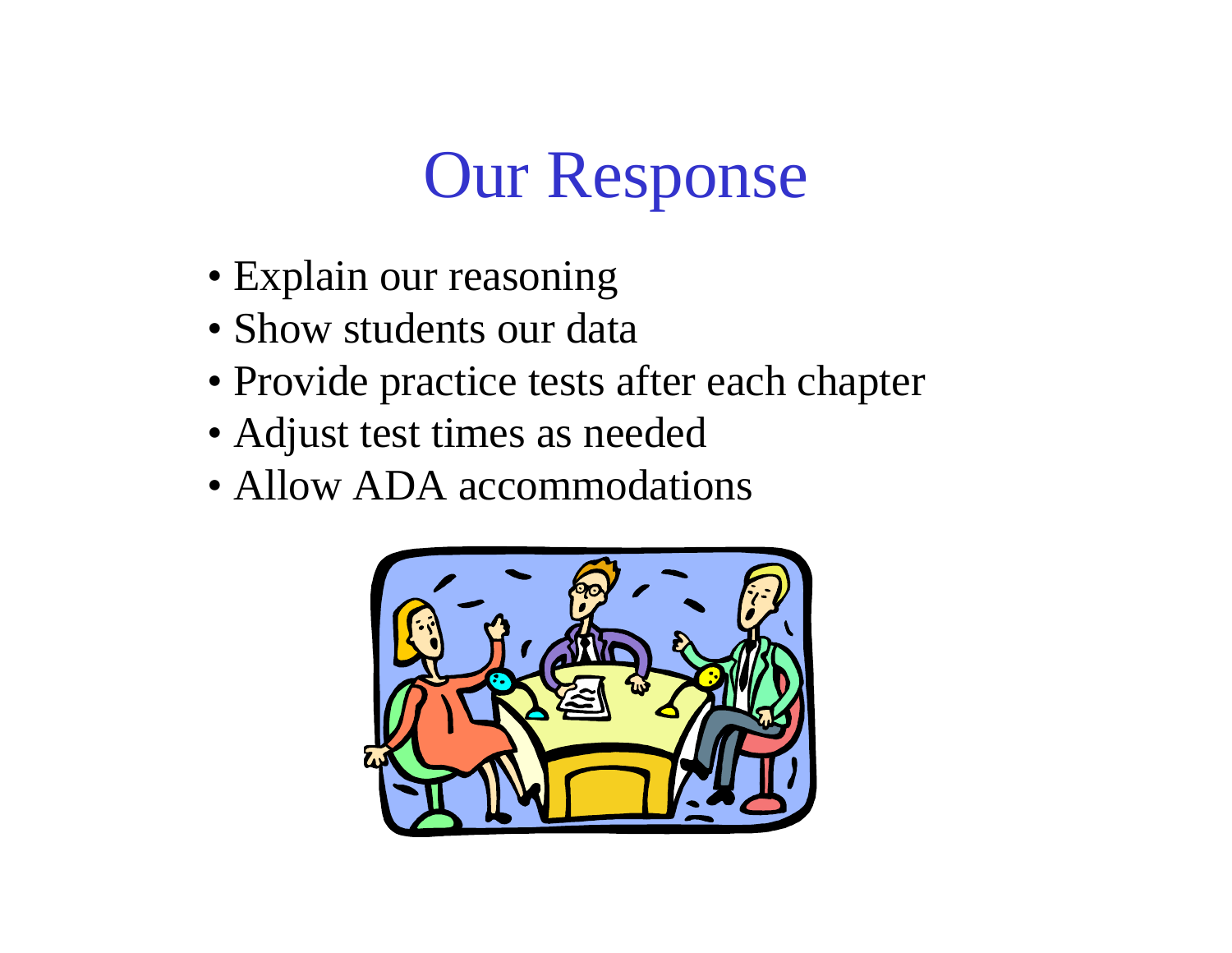#### **References**

Dwight, S. A., & Feigelson, M. E. (2000). A quantitative review of the effect of computerized testing on the measurement of social desirability. *Educational & Psychological Measurement, 60*(3), 340-360.

Finger, M. S., & Ones, D. S. (1999). Psychometric equivalence of the computer and booklet forms of the MMPI: A meta-analysis. *Psychological Assessment, 11*(1), 58-66.

Mead, A.D., & Drasgow, F. (1993). Equivalence of computerized and paper-and-pencil cognitive ability tests: A meta-analysis. *Psychological Bulletin, 114*(3), 449-458.

Paper presented at the annual meeting of the International Personnel Management Association Assessment Council, 2002, New Orleans, LA